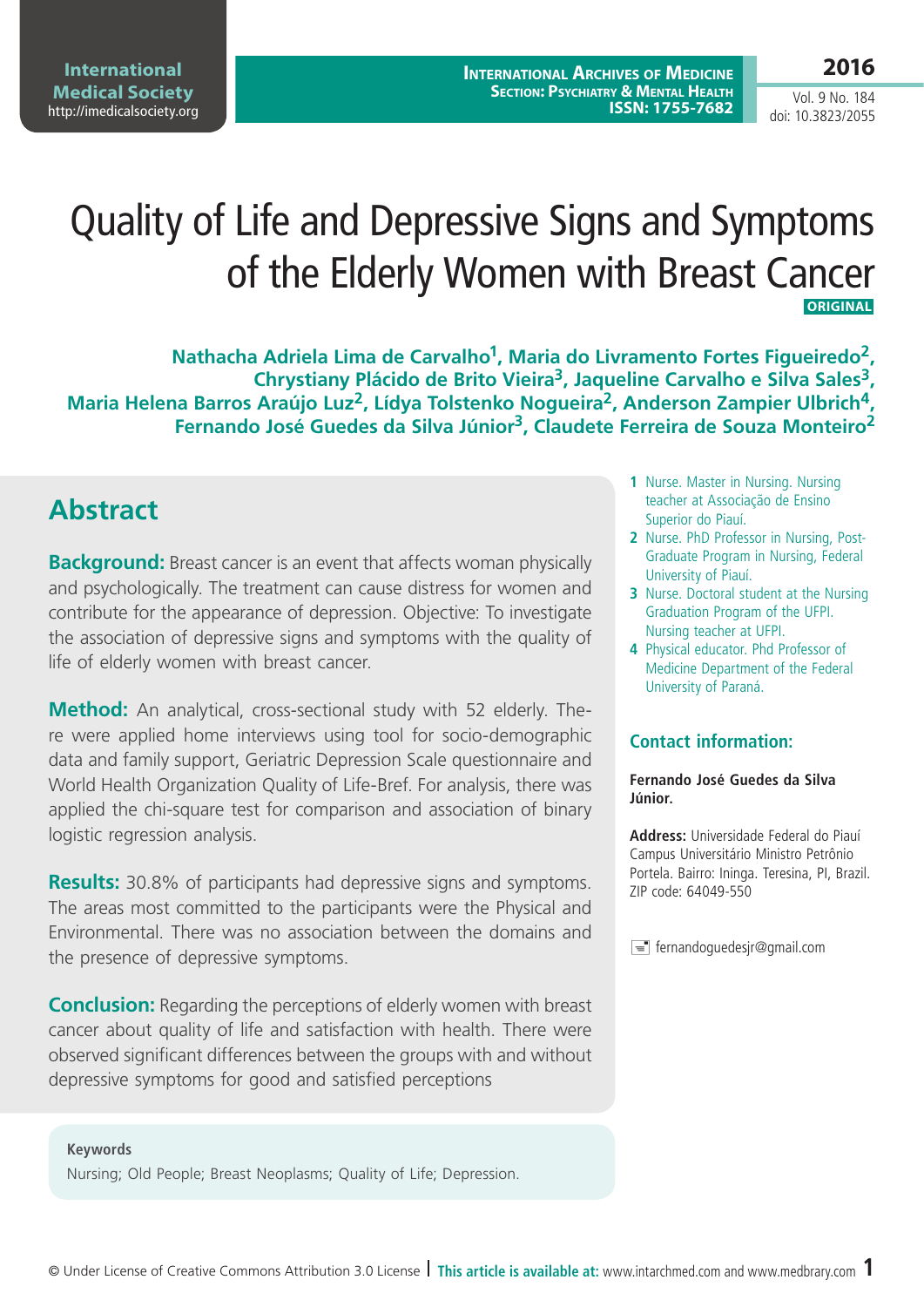**2016**

Vol. 9 No. 184 doi: 10.3823/2055

### **Introduction**

Breast cancer is the second cause of death from cancer in developed countries, behind only lung cancer and the leading cause of death by cancer in developing countries. In Brazil, in 2014, it is believed that occurred 57.120 new cases of breast cancer, with estimated risk of 56.09 cases every 100.000 women [1].

The increase of incidence of breast cancer associated with the scarcity of early detection programs and the difficulty of access to specialized treatment results in disproportionate fatality rate observed in developing countries [2]. Therefore, the concern with the introduction of measures that may reduce mortality and the cost of treatment of the disease seems to be suitable to the Brazilian reality [3].

The age remains one of the most important risk factors and incidence rates increase quickly until 50 years old. In Brazil, about four out of every five cases occur after this age [1]. So, as the above 60 years of age is the main risk factor, raised in the epidemiological statistics this kind of neoplasia, the problem of breast cancer in women over the age of 60 years old is relevant [4], considering the accelerated aging process of the elderly population in Brazil that represents approximately 12% of the total population [5].

Breast cancer is an event that affects the woman physically and psychologically. The treatment can cause fatigue, nausea, pain, in addition to changes in physical appearance, which affects the self-image, and may reduce opportunities for social interactions and limit the ability of these women to continue their normal lifestyle, leading to deficits in the quality of life [6]. So, depression is the most common psychiatric disorder in patients with cancer, due to issues related to the severity of the disease and the side effects of the treatments, being related to greater morbidity and mortality, the increase of costs of assistance and negative impact on quality of life [3]. Moreover, there are gaps in scientific production on this theme lacking, therefore the production of new knowledge related to interface between breast cancer and symptoms depressives [7].

Given the above, the objective was to investigate the association between depressive symptoms and signs with the quality of life of elderly women with breast cancer.

# **Method**

This is an analytical study of cross-sectional delineation, held from August to November 2014, the elderly home with breast cancer, registered in 2013 in the only referral hospital in Oncology from the city of Teresina-PI, Brazil.

In 2013 there were 76 elderly women registered and from the survey of the addresses by means of charts, contact with these women for scheduling home visits. Those who participated in the study met the inclusion criteria: age greater than or equal to 60 years old, with a diagnosis of breast cancer (ICD 10, C 50), who resided in Teresina-PI, Brazil, without cognitive limitations on the Mini Mental State examination (MMSE) and to respond to all the issues of data collection instruments. Of the 76 elderly registered five died three refused to participate in the study and six were not found. Seven were excluded if they were not in Teresina in the data collection period and that three had cognitive limitations on the MMSE.

For MMSE, using the cut-off points [8], 13 were illiterate, 18 to low (1 to 4 years of study incomplete) and average schooling (4 to 8 years of study incomplete) and 26 for high schooling (8 or more years of study). For the elderly be selected, so the response scores should be above 13, 18 or 26, as the level of schooling.

The evaluations were carried out in the form of private interviews, in residence and as the elderly availability. The application of instruments had an average duration of 30 minutes for each participant.

The form was applied for sociodemographic data and supportive family who owned the following va-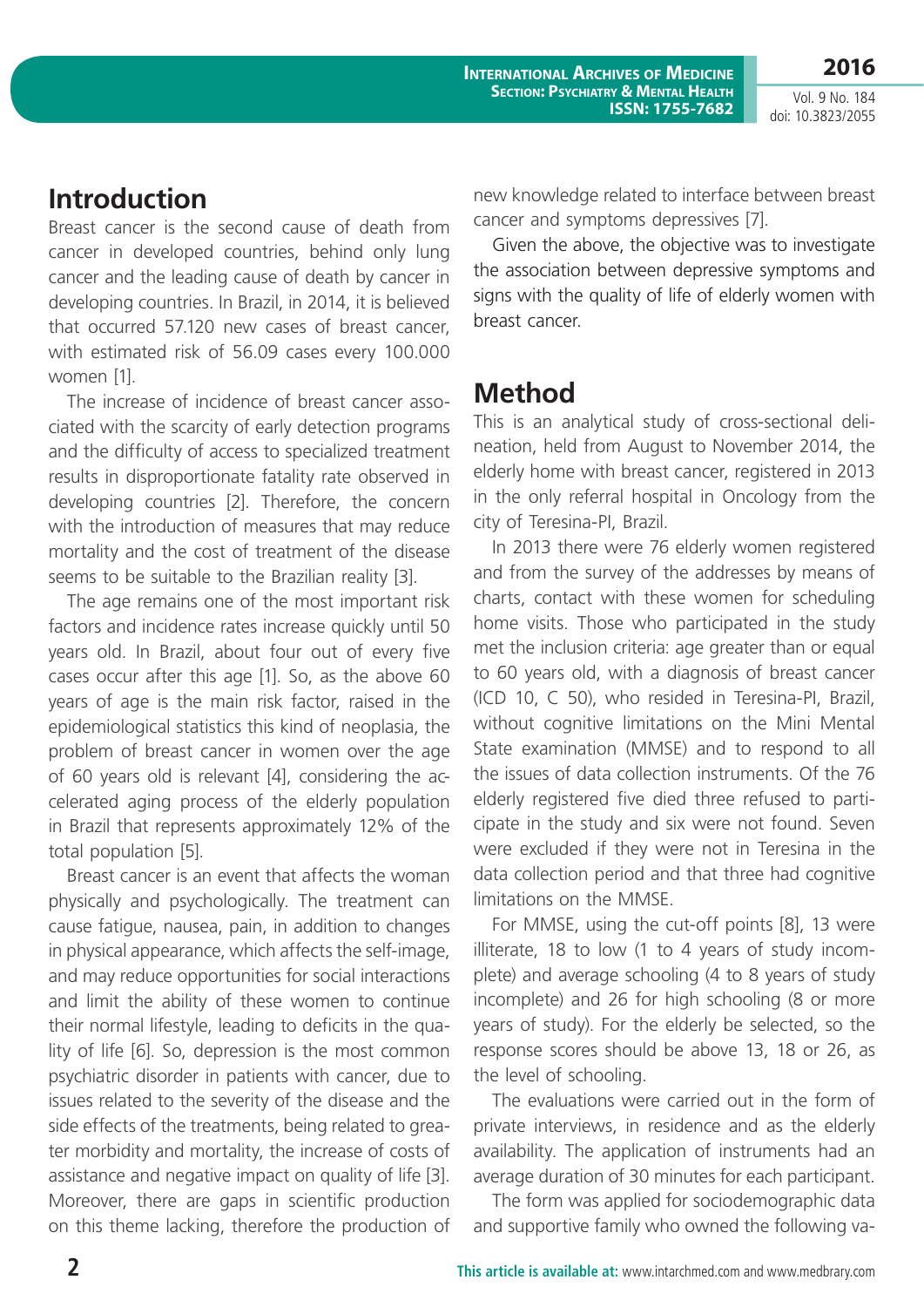Vol. 9 No. 184

**2016**

doi: 10.3823/2055

riables: age, marital status, education, work, and family income, number of people who live at home and have an own caregiver.

As a result, the Geriatric Depression Scale (EDG-15) [9], it has 15 affirmative and negative questions that check for signs and symptoms of depression, in which the score between 0 and 5 is considered normal, 6 to 10 indicates mild to moderate depression and 11 to 15 severe depression.

Finally, the questionnaire was applied World Health Organization Quality of Life-Bref (WHOQOL-Bref), abridged version in Portuguese of the WHO-QOL-100, also validated in Brazil. The instrument consists of 26 questions, having two initial questions about general life quality and the remaining answers follow a five-point Likert scale (the higher the score the better the quality of life). The instrument has as outcome four domains: physical (mobility, energy, fatigue and work capacity); psychological (self-esteem, positive and negative feelings); Social relations (sexual activity, personal relationships and social support); Environment (financial resources, home environment, health and social care) [10].

The manual calculation for each domain was applied, which resulted in a gross score, which was converted into a transformed score. The processing method converts the raw scores on a scale of 4 to 20, comparable to the WHOQOL-100, and on a scale of 0 to 100, in which zero represents 100 and best qualities of life [9]. The cut-off point used to define the perception of quality of life and satisfaction with health among the elderly was  $\geq 60$  [11].

The instrument is self-applicable, but due to the difficulty of reading and to the low level of education common in the studied population, was applied by researchers with all the participants of the study, redoubling the careful not to interfere and prevent the influence on the answers given.

The data were analyzed in the program Statistical Package for the Social Sciences (SPSS) for Windows (version 18.0). It was observed the normal data. For descriptive analysis of continuous data, we used the t test of Design or Mann Whitney test (U). The Chi-square test (*X*2) was used to compare the socio-demographic variables and family support with the older groups with and without depressive symptoms. The association analysis, based on the analysis of binary logistic regression, was to identify the possible influences of the WHOQOL-Bref domains with the presence of depressive symptoms, i.e. the dependent variable. For all the analyses, it was considered a significance level of  $p \le 0.05$ .

This article is part of a macroproject entitled "Evaluation of quality of life of older mastectomies: a contribution to nursing", approved by the Ethics Committee of the Federal University of Piauí, as Protocol 649.342. The ethical aspects were respected, according to Resolution No. 466/12 of the National Health Council, the Ministry of Health.

#### **Results**

Using the EDG-15 for signs and symptoms of indicative for depression in the elderly, among the 52 participants, 36 (69.2%) did not present signs and symptoms of depression. However, in 16 (30.8%), the result was positive, these being classified as mild to moderate depression, being obtained from the average of 4.7 points.

With regard to sociodemographic characteristics of the elderly, it was found the middle ages  $67.9 \pm 5.9$  years old general, most without partner (73.1%), with low/medium education (65.4%) and family income of minimum wage (40.4%). In relation to the characteristics of the family support, a large portion (57.7%) possessed caregiver, being mainly the sons assumed this role (66.6%). When checked the association among the groups (with and without depressive symptoms), none of the variables presented significance **(Table 1)**.

In **Figure 1**, the perceptions of the elderly on quality of life **(Figure 1A)** and satisfaction with health **(Figure 1B)**, in accordance with application of WHO-QOL-Bref, being significant differences between the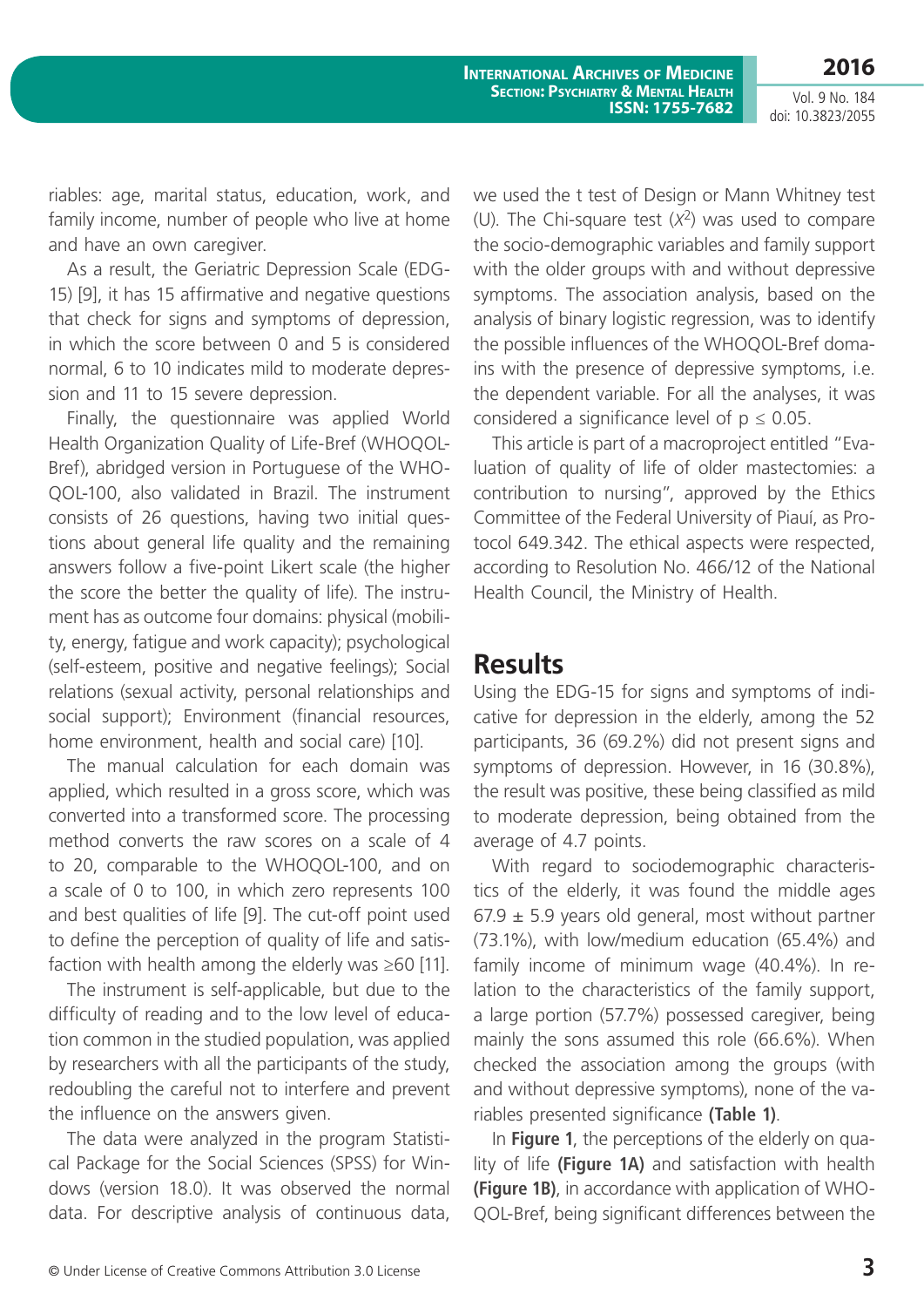**International Archives of Medicine Section: Psychiatry & Mental Health ISSN: 1755-7682**

Vol. 9 No. 184 doi: 10.3823/2055

**2016**

**Table 1.** Socio-demographic characterization and family support of the older groups with and without depressive symptoms (n=52). Teresina, PI, 2015.

| symptoms<br>$X^2$<br><b>Variables</b><br>р<br>Without With           |       |  |  |  |  |
|----------------------------------------------------------------------|-------|--|--|--|--|
|                                                                      |       |  |  |  |  |
| n (%)<br>n(%)                                                        |       |  |  |  |  |
| Age (years old)                                                      |       |  |  |  |  |
| $60 - 70$<br>25 (48.1) 7 (13.5)<br>3.090                             | 0.079 |  |  |  |  |
| $11(21.2)$ 9 (17.3)<br>>70                                           |       |  |  |  |  |
| Marital situation                                                    |       |  |  |  |  |
| Single/separated/widow 26 (50) 12 (23.1)<br>0.043                    | 0.835 |  |  |  |  |
| 10(19.2)<br>Married/stable union<br>4(7.7)                           |       |  |  |  |  |
| Schooling                                                            |       |  |  |  |  |
| Without schooling<br>1(1.9)<br>2(3.8)                                |       |  |  |  |  |
| Low and middle<br>22 (42.3) 12 (23.1)<br>4.282<br>0.118<br>schooling |       |  |  |  |  |
| 13(25)<br>Higher education<br>2(3.8)                                 |       |  |  |  |  |
| Work                                                                 |       |  |  |  |  |
| 9(17.3) 1(1.9)<br>Yes                                                |       |  |  |  |  |
| 2.507<br>27 (51.9) 15 (28.8)<br><b>No</b>                            | 0.113 |  |  |  |  |
| Family income (minimum wage)                                         |       |  |  |  |  |
| $\mathbf{1}$<br>14 (26.9) 7 (13.5)                                   | 0.935 |  |  |  |  |
| $2 - 3$<br>0.134<br>14(26.9) 6(11.5)                                 |       |  |  |  |  |
| $8(15.4) \quad 3(5.8)$<br>>4                                         |       |  |  |  |  |
| Number of people living together                                     |       |  |  |  |  |
| $\leq 3$<br>18 (34.6) 12 (23.1)<br>2.836<br>0.092                    |       |  |  |  |  |
| 18(34.6) 4(7.7)<br>$\geq 4$                                          |       |  |  |  |  |
| Chief of home                                                        |       |  |  |  |  |
| The own person<br>22 (42.3) 7 (13.5)                                 |       |  |  |  |  |
| 8(15.4)<br>2(3.8)<br>Spouse<br>4.694                                 | 0.196 |  |  |  |  |
| 5(9.6)<br>5(9.6)<br>Son(daughter)                                    |       |  |  |  |  |
| Another Family member 1 (1.9) 2 (3.8)                                |       |  |  |  |  |
| Caregiver                                                            |       |  |  |  |  |
| Yes<br>18 (34.6) 12 (23.1)<br>2.836                                  | 0.092 |  |  |  |  |
| $18(34.6)$ 4 (7.7)<br><b>No</b>                                      |       |  |  |  |  |
| Caregiver <sup>#</sup>                                               |       |  |  |  |  |
| The children<br>10 (33.3) 10 (33.3)                                  |       |  |  |  |  |
| 5(16.7) 1(3.3)<br>Private caregiver<br>2.569<br>0.277                |       |  |  |  |  |
| Other<br>$3(10)$ 1 $(3.3)$<br>$#$ .                                  |       |  |  |  |  |

Analysis for the 30 elderly who had caregiver; X²: Chi-square statistical test; p: level of significance. **Figure 1:** Comparison between the groups (with and without symptoms) of the elderly respondents perceptions about the quality of life and satisfaction with health for each item of reply. Teresina, PI, 2015.



Table 2. Total scores of the domains and the quality of life for groups (with and without symptoms), second the WHOQOL-Bref. Teresina, PI, 2015.

|                                     | <b>Depressive symptoms</b> |                  |  |
|-------------------------------------|----------------------------|------------------|--|
| <b>Domains</b>                      | Without                    | With             |  |
|                                     | $x(\pm SD)$                | $x(\pm SD)$      |  |
| Physical domain                     | $65.3 (\pm 2.8)$           | 49.7 $(\pm 5.2)$ |  |
| Psychological domain                | $72.8 (\pm 2.4)$           | 65.8 $(\pm 4.1)$ |  |
| Social Relationships domain         | 69.6 $(\pm 2.7)$           | 69.2 $(\pm 5.7)$ |  |
| Environmental domain                | $57.3 (\pm 3.2)$           | 46.1 $(\pm 3.7)$ |  |
| General Quality of Life             | $66.3 (\pm 2.2)$           | 57.7 $(\pm 3.9)$ |  |
| x: average; SD: standard deviation. |                            |                  |  |

**4 This article is available at:** [www.intarchmed.com](http://www.intarchmed.com) and www.medbrary.com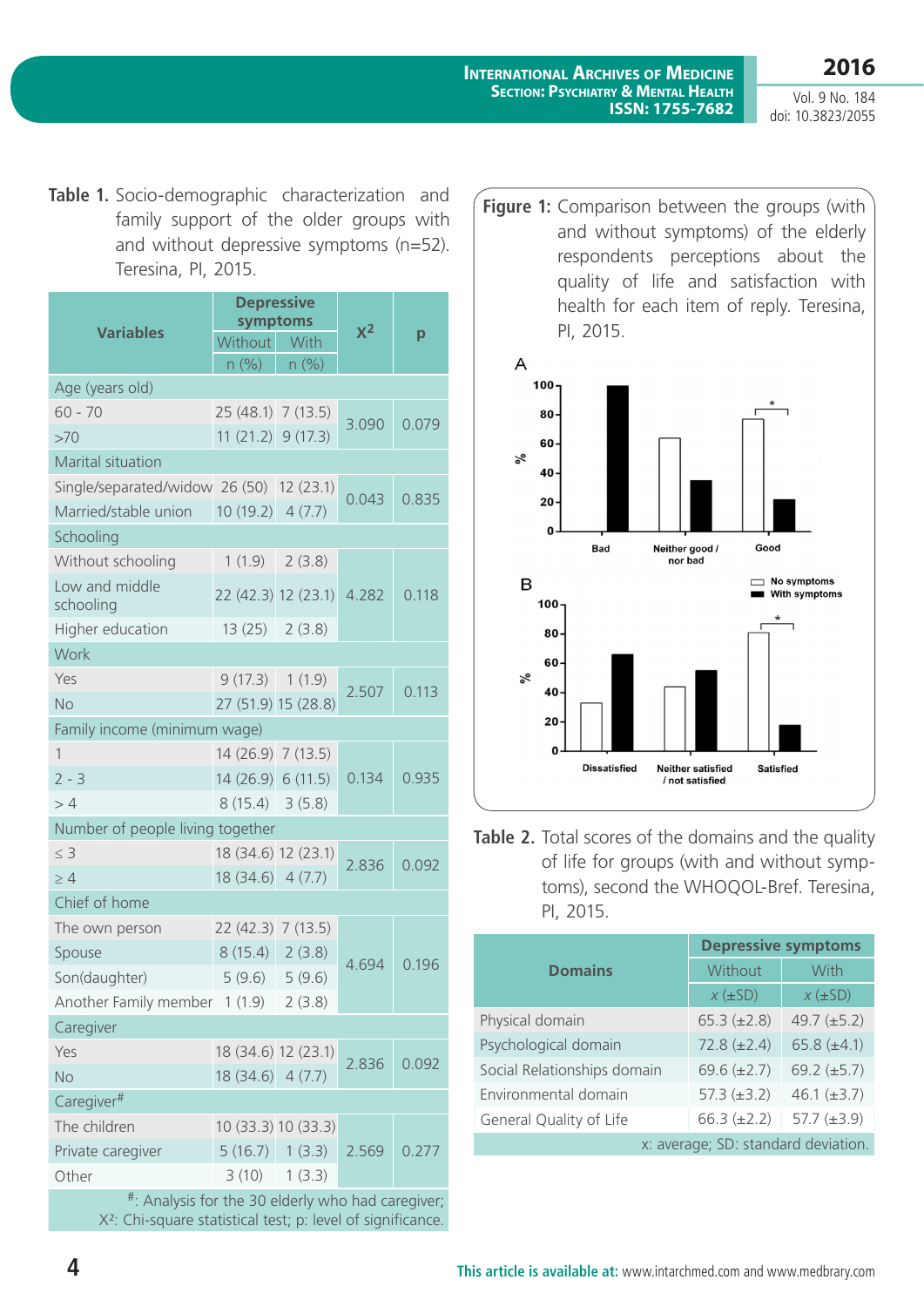Vol. 9 No. 184 doi: 10.3823/2055



groups (with and without symptoms) to good perceptions  $(X^2 = 10.314; p=0.001)$  and satisfied  $(X^2)$  $= 14.297$ ; p=0.000).

The scores obtained using the WHOQOL-Bref are described in **Table 2**. It was observed that the quality of life was considered good, with an average of 66.3  $(\pm 2.2)$  to the elderly group without depressive symptoms. The most committed were the Physical and Environmental domains, in both groups. The most preserved in the group without depressive symptoms was the Psychological domain, showing the average of 72.8  $(\pm 2.4)$  and in the group with symptoms, was the domain social relationships, with an average of 69.2 ( $\pm$  5.7).

In **Figure 2**, it is observed that the most committed to the participants without depressive symptoms, compared with those who presented symptoms were the Physical domain ( $U = 2.801$ ;  $p = 0.0072$ ) and domain Environment ( $U = 2.071$ ;  $p = 0.0435$ ). For other areas, there were no differences.

**Table 3** presents the odds ratio of older present depressive symptoms when compared to older women without depressive symptoms, by means of the domains of the WHOQOL-Bref. However, no association was observed between the domains, and the presence of depressive symptoms.

#### **Table 3.** The presence of depressive symptoms association with the domains of the WHOQOL-Bref (n=52). Teresina, PI, 2015.

| <b>Domains</b>                         | OR* (IC95%)            | р     |
|----------------------------------------|------------------------|-------|
| Physical                               | $0.967(0.916 - 1.021)$ | 0.227 |
| Psychological                          | 1.015(0.926-1.114)     | 0.744 |
| Social Relationships                   | $1.044(0.976 - 1.117)$ | 0.213 |
| Environment                            | $0.967(0.892 - 1.050)$ | 0.427 |
| *: Value of binary logistic regression |                        |       |

# **Discussion**

The predominant age group of 60 to 70 years old and the average age of 67.9 years old from par-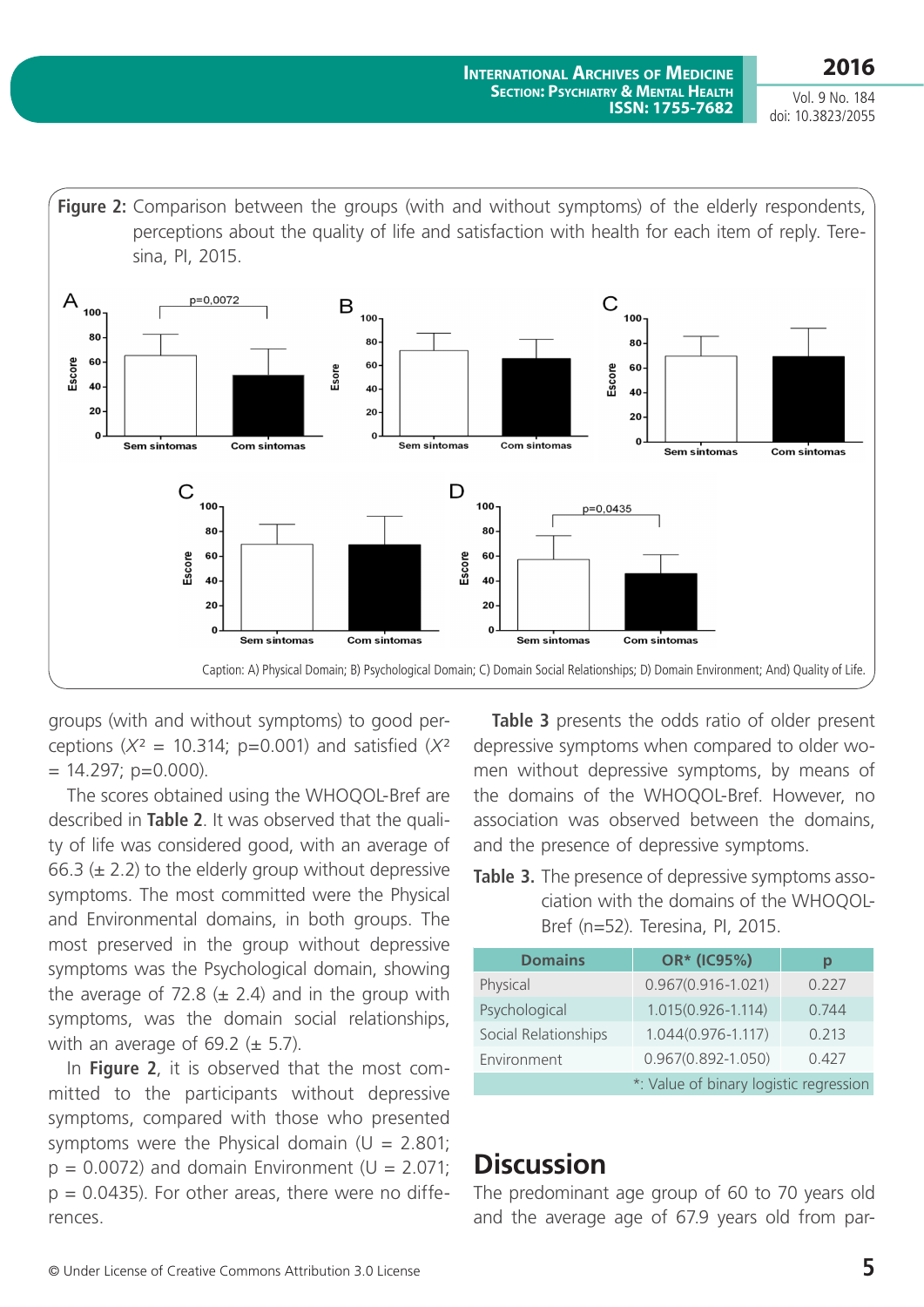**2016** Vol. 9 No. 184

doi: 10.3823/2055

ticipants with breast cancer are according to the literature [6, 12], this is the age of a higher incidence of this further, with the risk of developing cancer increases with age, due to aging, as well as greater exposure to carcinogens [1]. In addition, the age group is singled out as one of the main prognostic factors to be assessed in relation to malignant tumors of the breast, when the worst prognosis is in cases of age group less than or equal to 35 years old and for those whose diagnosis will be established on the basis of 75 years old [13].

In relation to marital status, elderly without companion, were similar to that found in other studies [14, 15]. This data is of great importance, since having companion has key role in women's adjustment to diagnosis, which facilitates the acceptance of the conditions by the patient and his better adherence to the proposed treatment [16]. Add to this that the spousal support is associated to the physical and emotional improvement, therefore, the well-being and quality of life [6].

Regarding education, the majority of participants presented lower education and lower family income, as found in studies that investigated factors associated with realization of secondary prevention and early diagnosis of breast cancer [17, 18]. This situation may have influenced the practice of health care, particularly in early diagnosis, since socioeconomic status is determinant of access to gynecological consultation and, consequently, to other pipelines in the secondary prevention of this aggravation, and low educational level may be responsible for the deficiency of knowledge about the clinical examination of the breasts, mammography and receiving guidelines of health professionals [17].

Note that the deficiency in the health system may result in an inequity in relation to the prevention of breast cancer in women who belong to the lower strata of society end up having less and less mammography offer clinical examinations of the breasts performed by doctor or nurse. Women, regardless of their socioeconomic class, should receive equal manner, opportunities for early diagnosis, especially in the age group most at risk of developing breast cancer [18].

In the process of aging and illness, there may be a need for family involvement, a fact evidenced in this survey, all of the interviewed mentioned do not live alone and most claimed to have a caregiver. In most cases were the children. The growing number of elderly in the population is associated with the increase in cases of chronic degenerative diseases, often found in these individuals, which can cause greater functional incapacity, since the aging process itself entails the gradual decline of functions, like language, perception, motor skills and executive functions, undermining small tasks relating to activities of daily living [19].

The rates of depression in patients with breast cancer are between 10% and 25%, and the risk of depression is more evident in the first year after diagnosis [20, 3]. On application of EDG-15, the average points obtained in a study of older people with cancer was 3.93 (no change), corroborating with the average of 4.7 of this study [21].

Factors may explain the prevalence of depression in elderly women with cancer, in addition to diagnosis, as the fact of being a woman and elderly, present greater sensitivity to traumatic experiences in childhood and adolescence, domestic violence, anxiety, overload of functions and social roles and greater vulnerability to stressful events, as well as the influence of widowhood and family losses [22].

When comparing the older groups with and without depressive symptoms, it was found, according to the WHOQOL-Bref instrument, that the elderly without depressive symptoms perceived quality of life as good and most claimed to be satisfied with their health, being statistically significant differences between the groups for these perceptions, which shows that the presence of depressive symptoms can worsen the quality of life and satisfaction with their own health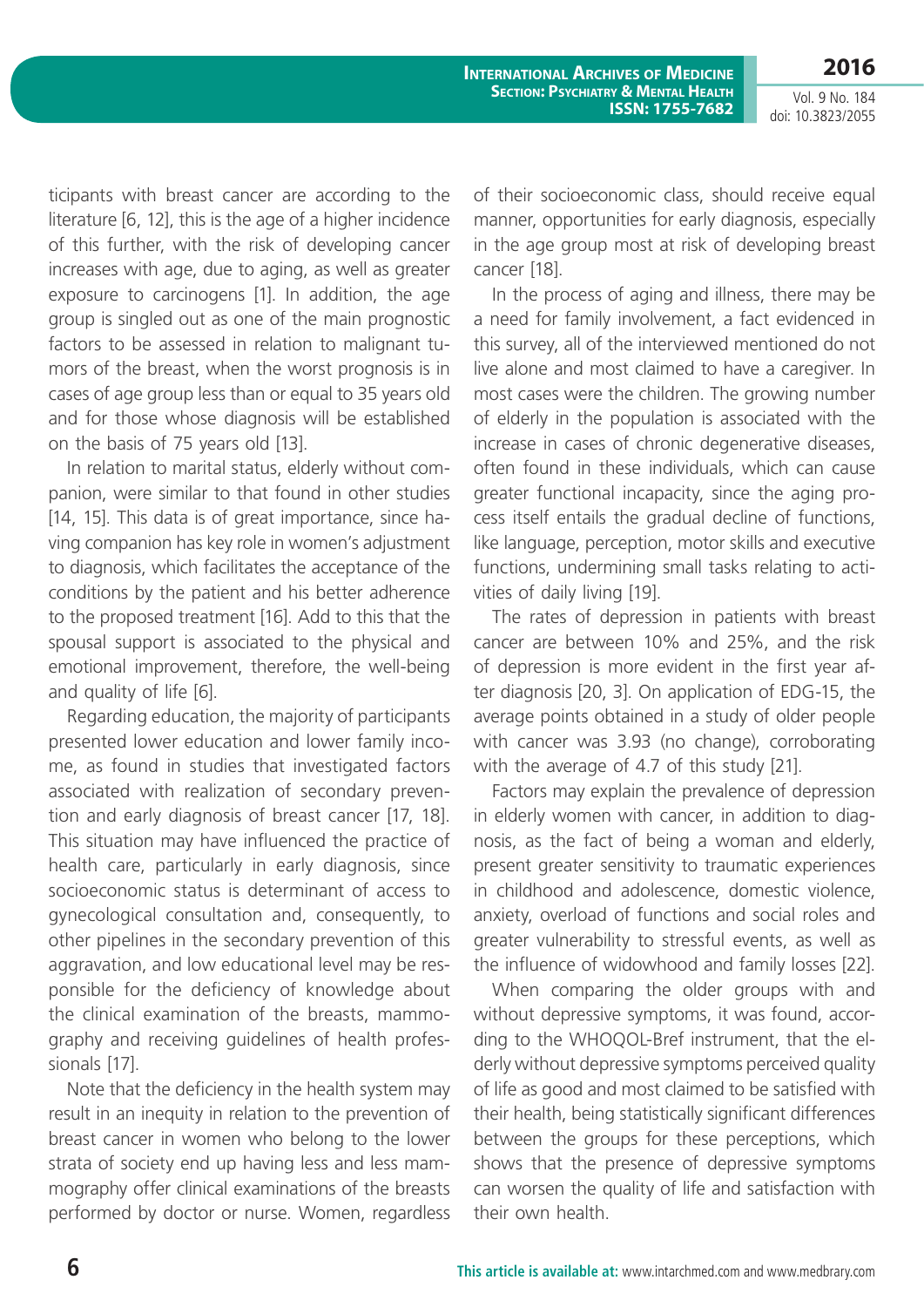**2016**

Vol. 9 No. 184 doi: 10.3823/2055

It reinforces the importance of the presence of signs and symptoms indicative of depression in elderly women affected by breast cancer, because it is known that this injury is poorly investigated and sub-diagnosed in the elderly population, being the active recognition and treatment of depressive frames relevant parts of care to the individual with cancer and may contribute positively to improve attitudes in the face of illness and improve the quality of life [3]. It is therefore important to evaluate the quality of life of these women, since the diagnosis in many cases brings anguish, suffering and anxiety, as well as the aggressiveness of the treatment and the various complaints related to the symptoms [6].

With regard to those areas, it was observed that the more committed in elderly with and without depressive symptoms were the physical and environment; there is no difference between the groups for the other domains. The diagnosis of breast cancer, due to the speed of the changes that must occur in the immediate period (tests, surgery and treatments) cause great impact on a woman's life, changing the relationship of this family and the environments in which they live, factor that requires more attention on the part of the people and institutions which assist women [23].

It was found in this study that the domain more preserved in the older group without symptoms was the psychological. This can be explained by the fact that individual priorities vary according to age and the moments of life, and older women feature better quality of life, by assigning relative value to tits and to femininity, so should be more psychological preserved in this population, since these are old ladies who feel safer and with subjective issues well resolved [24].

On the other hand, the group of elderly with depressive symptoms, the most affected area was the Social Relations. Social support has been identified as health protection and, in particular, to reduce the pain related to cancer, and is associated with better adaptation to disease and better quality of life [6, 25].

To analyze the association of WHOQOL-Bref domains with the presence of depressive symptoms, be noted that the presence or absence of these symptoms increases the odds ratio of having worse or better quality of life and vice versa. Although the literature point to the diagnosis of breast cancer can bring physical and psychological damage [3, 6], reverberating over time negatively on quality of life. However, study claims that better social support at the moment of diagnosis of this disease provides better physical and mental quality of life [6, 26].

# **Conclusion**

In the studied sample it showed the presence of signs and symptoms indicative of depression in 30.8% of the interviewed. As for perceptions of the elderly on quality of life and satisfaction with health, significant differences were observed between the groups with and without symptoms for good perceptions and satisfied. The general quality of life score of interviewed without depressive symptoms showed average 66.31 ( $\pm$  2.2), which represents good quality of life.

The most committed to the participants with and without depressive symptoms were the physical and environment, however not observed that the presence of depressive symptoms increase the odds ratio of having worse or better quality of life.

The limitation of this study is presented in relation to the size of the sample, which considered the only referral hospital for cancer treatment in the State, making it difficult to generalize the results. In this way, urge greater and more detailed investigations of signs and symptoms in elderly women with breast cancer and its influence on quality of life, in the face of accelerated aging process.

In terms of contribution to the practical results reinforce the need for greater awareness of health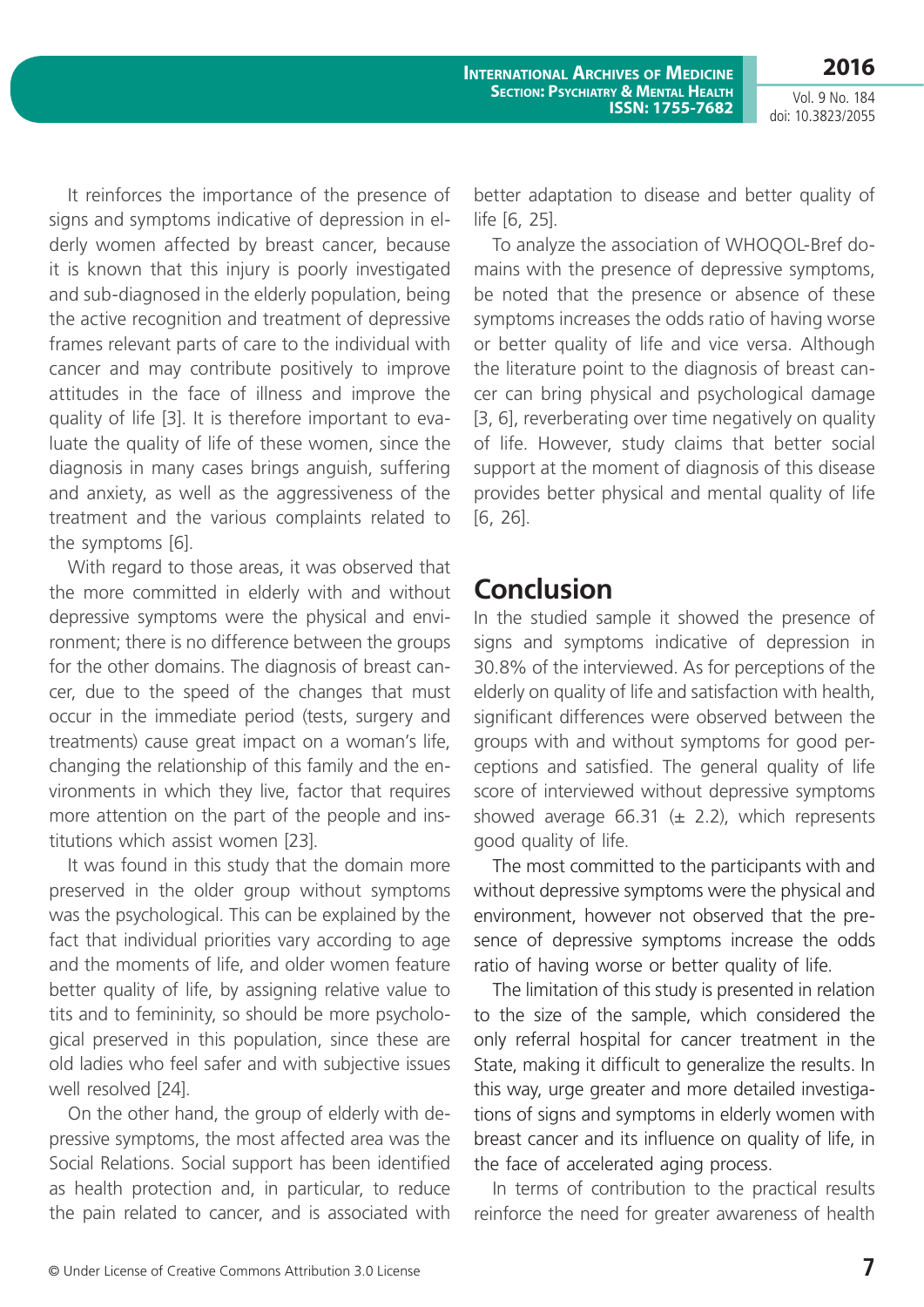Vol. 9 No. 184 doi: 10.3823/2055

professionals to the subject. This in turn will contribute to the early diagnosis of depressive signs and symptoms, which, in turn, can improve attitudes toward the disease and improve the quality of life of this segment of the population.

#### **References**

- **1.** Instituto Nacional de Câncer José Alencar Gomes da Silva. Coordenação de Prevenção e Vigilância. Estimativa 2014: Incidência de Câncer no Brasil [Internet]. Rio de Janeiro: INCA; 2014 [citado 2014 dez. 10]. Disponível em: [http://www.inca.](http://www.inca.gov.br/estimativa/2014/estimativa-24042014.pdf) [gov.br/estimativa/2014/estimativa-24042014.pdf](http://www.inca.gov.br/estimativa/2014/estimativa-24042014.pdf)
- **2.** Lourenço TS, Mauad EC, Vieira RCA. Barriers in the breast cancer screening and the role of nursing: an integrative review. Rev Bras Enferm. 2013; 66(4): 585-91. Disponível em: [http://](http://www.scielo.br/pdf/reben/v66n4/v66n4a18.pdf) [www.scielo.br/pdf/reben/v66n4/v66n4a18.pdf](http://www.scielo.br/pdf/reben/v66n4/v66n4a18.pdf)
- **3.** Tiezzi DG. Câncer de mama: um futuro desafio para o sistema de saúde nos países em desenvolvimento. Editorial. Rev Bras Ginecol Obstet. 2010; 32(6):257-9.
- **4.** Küchemann, BA. Envelhecimento populacional, cuidado e cidadania: velhos dilemas e novos desafios. Soc Estado. 2012; 27(1): 165-880.
- **5.** Instituto Brasileiro de Geografia e Estatística. Diretoria de Pesquisas. Coordenação de População e Indicadores Sociais. Estimativas da população residente no Brasil e Unidades da Federação com data de referência em 1º de julho de 2015 [Internet]. 2015. [citado 2015 set 10]. Disponível em: [ftp://](ftp://ftp.ibge.gov.br/Estimativas_de_Populacao/Estimativas_2015/estimativa_dou_2015.pdf) [ftp.ibge.gov.br/Estimativas\\_de\\_Populacao/Estimativas\\_2015/](ftp://ftp.ibge.gov.br/Estimativas_de_Populacao/Estimativas_2015/estimativa_dou_2015.pdf) [estimativa\\_dou\\_2015.pdf.](ftp://ftp.ibge.gov.br/Estimativas_de_Populacao/Estimativas_2015/estimativa_dou_2015.pdf) Acesso em: 10 set. 2015.
- **6.** Leung J, Pachana NA, McLaughlin D. Social support and healthrelated quality of life in women with breast cancer: a longitudinal study. Psycho-Oncology. 2014; 23: 1014-20.
- **7.** Carvalho CMRG, Brito CMS, Nery IS, Figueiredo MLF. Prevenção de câncer de mama em mulheres idosas: uma revisão. Rev. bras. enferm. 2009;62(4):579-82. Disponível em: [http://](http://www.scielo.br/scielo.php?script=sci_arttext&pid=S0034-71672009000400014&lng=en.) [www.scielo.br/scielo.php?script=sci\\_arttext&pid=S0034-](http://www.scielo.br/scielo.php?script=sci_arttext&pid=S0034-71672009000400014&lng=en.) [71672009000400014&lng=en.](http://www.scielo.br/scielo.php?script=sci_arttext&pid=S0034-71672009000400014&lng=en.)
- **8.** Bertolucci PHF, Brucki SMD, Campacci SR, Juliano Y. O Mini-Exame do Estado Mental em uma população geral: impacto da escolaridade. Arq Neuropsiquiatr. 1994; 52(1): 1-7.
- **9.** Paradela EMP, Lourenço RA, Veras RP. Validation of geriatric depression scale in a general outpatient clinic. Rev Saúde Pública. 2010; 39 (6): 918-23.
- **10.** Fleck MPA. O instrumento de avaliação de qualidade de vida da Organização Mundial de Saúde (WHOQOL – 100): características e perspectivas. Ciênc Saúde Coletiva. 2000; 5(1): 33-8.
- **11.** Silva PAB, Soares SM, Santos JFG, Silva LB. Cut-off point for WHOQOL-bref as a measure of quality of life of older adults. Rev Saúde Pública. 2014; 48(3): 390-7.
- **12.** Reis LA, Brito AQ. Caracterização das condições sociodemográficas e de saúde de mulheres idosas com câncer de mama. Revista E-Psi. 2014; 3(2): 60-9.
- **13.** Nunes BAP, Siqueira SL, Pereira SM, Pacheco TJ, Pessanha TO, Mendonça SB. Perfil epidemiológico dos pacientes diagnosticados com câncer de mama em Campos dos Goytacazes (RJ), Brasil. Rev Bras Mastologia. 2012; 22(4): 117- 23.
- **14.** Hansen D. Qualidade de vida de idosas submetidas ao tratamento de câncer de mama. FisiSenectus. 2013; 1(1): 13-24.
- **15.** Nicolussi AC, Sawada NO. Qualidade de vida de pacientes com câncer de mama em terapia adjuvante. Rev Gaúcha Enferm. 2011; 32(4): 759-66.
- **16.** Leite FMC, Bubach S, Amorim MHC, Castro DS, Primo CC. Mulheres com diagnóstico de câncer de mama em tratamento com Tamoxifeno: Perfil Sociodemográfio e Clínico. Rev Bras Cancerol. 2011; 57(1): 15-21.
- **17.** Bim CR, Pelloso SM, Carvalho MDB, Previdelli ITS. Early diagnosis of breast and cervical cancer in women from the municipality of Guarapuava, PR, Brazil. Rev Esc Enferm USP. 2010; 44(4): 940-6.
- **18.** Matos JC, Pelloso SM, Carvalho MDB. Fatores associados à realização da prevenção secundária do câncer de mama no Município de Maringá, Paraná, Brasil. Cad Saúde Pública. 2011; 27(5): 888-98.
- **19.** Virtuoso Junior JS, Guerra RO. Incapacidade funcional em mulheres idosas de baixa renda. Ciênc Saúde Coletiva. 2011; 16(5): 2541-8.
- **20.** Santichi EC, Benute GRG, Juhas TR, Peraro EC, Lucia MCS. Rastreio de sintomas de ansiedade e depressão em mulheres em diferentes etapas do tratamento para o câncer de mama. Psicol Hosp. 2012; 10(1): 42-67.
- **21.** Lera AT, Miranda MC, Trevizan LLB, Antonangelo DV, Zanellato R M, Tateyama LTC et al. Aplicação do instrumento termômetro de estresse em pacientes idosos com câncer: estudo piloto. Rev Bras Clin Med. 2011; 9(2): 112-6.
- **22.** Grover S, Dutt A, Avasthi A. An overview of Indian research in depression. Indian J Psychiatry. 2010; 52(1): 178-88.
- **23.** Carvalho PL, Vilela Júnior GB, Martins GC, Rocha TBX, Manzzato L, Grande AJ et al. Qualidade de vida de mulheres em tratamento de câncer de mama. J Health Sci Inst. 2013; 31(2): 187-92.